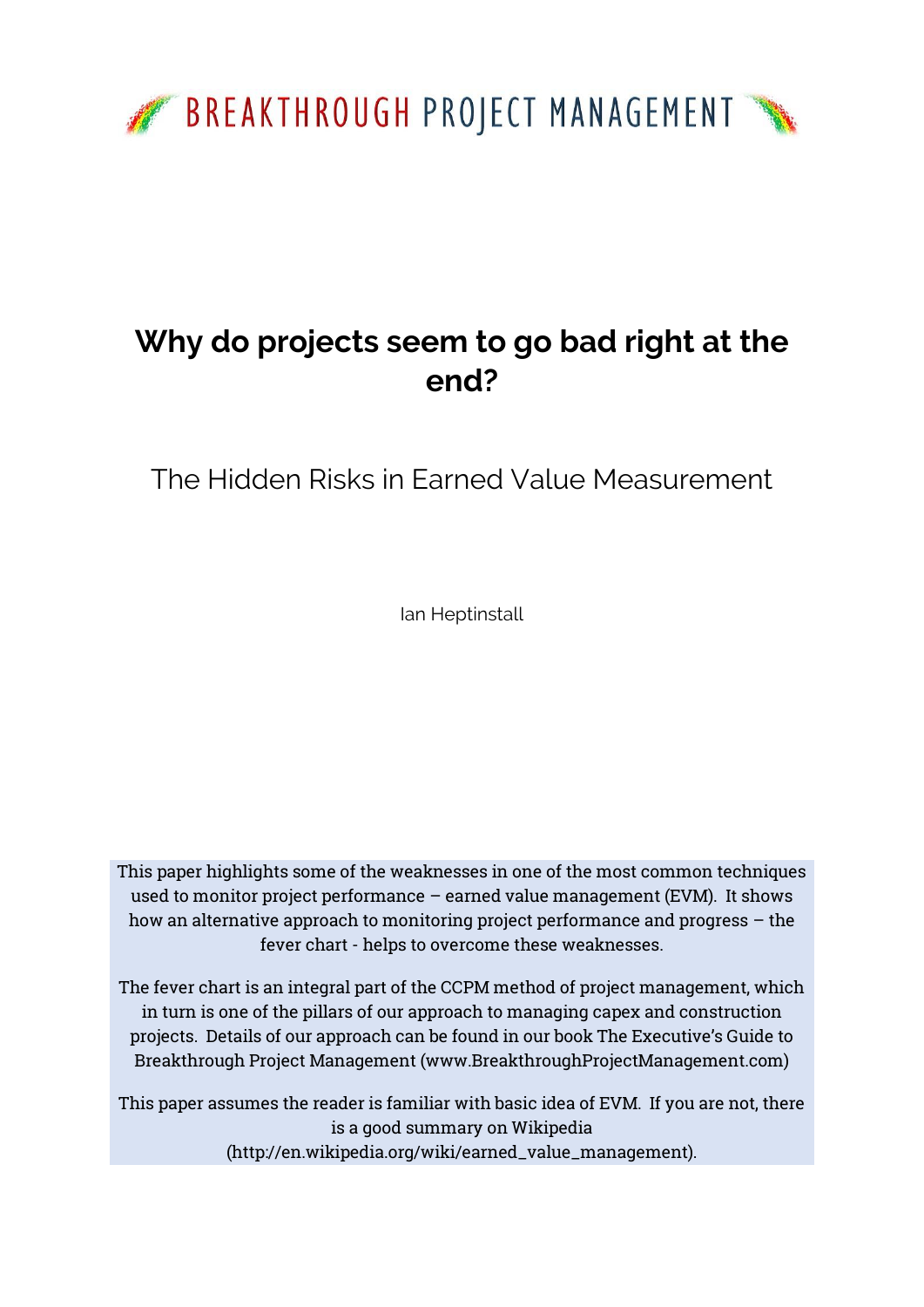## The hidden problems with EVM

Have you ever had the situation where a seemingly good project went off the rails right at the end? The post-mortem showed that the project started to go wrong in its early stages, but the reports all looked good until almost the end.

Earned Value (EV), is an established approach to measuring project progress. The idea is that with just three measures you can get an impression of the time and cost performance of a project. Many public-sector clients, particularly in the US, make EVM reporting a contractual requirement.

EV gives a simple graphical indication of a project's progress, and is meant to show whether things are under control or heading for disaster. The strength of EVM is it only gives credit for tasks actually completed. It does not use personal estimates that "I am 65% of the way to finishing", and so reduces the risk of optimism bias.

EVM is a neat idea, and is significantly better than not using any structured project control method. The only problem is; it has some major flaws.

#### Examples – EVM shows good progress

The example alongside shows an earned value graph for a project. It shows that a third of the way through, the project seems to be well ahead of schedule, and on budget.

The blue line is the plan, based on estimated costs for each work package completed, and the planned completion dates.



**CPM/EV Progress Curves**

The green line is the "Earned Value" – the estimated cost for all the work packages actually completed. The red line is the actual cost incurred.

The chart shows that although you have spent more at this stage than planned (red is higher than blue), this seems to be due to better progress than planned. Spend and progress (EV) are similar (red and green), implying all is going well on this project. A senior manager could easily assume that all that was needed was to acknowledge the great efforts of the team, and just check that costs are controlled.

However, the underlying data behind this chart shows a different situation. In reality the project is destined to be late.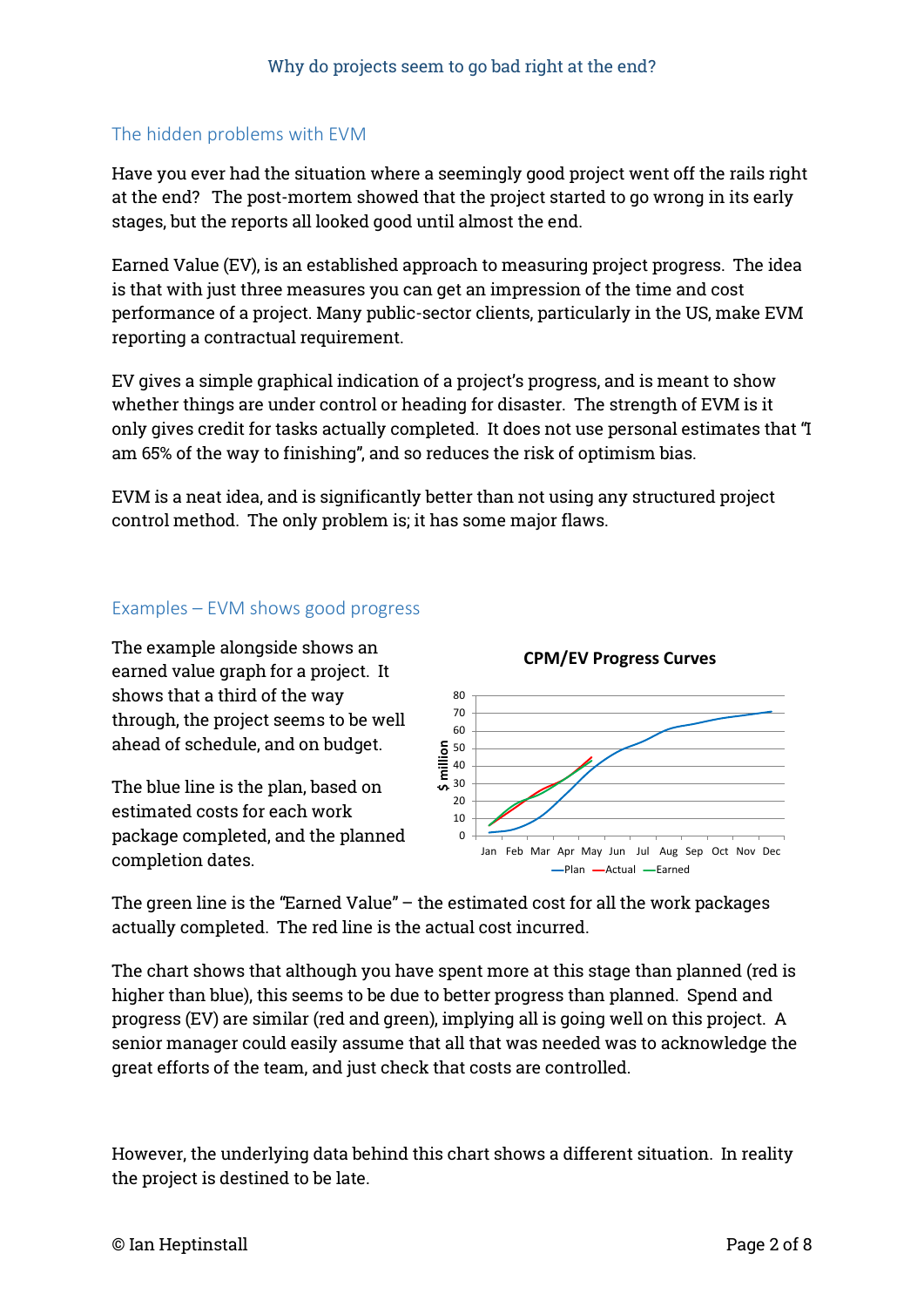The problem in this case is that some non-critical tasks have been done earlier than planned, whereas critical tasks are behind schedule. In the basic application of EVM there is no mechanism to differentiate between the critical path and other tasks with float. EVM assumes that tasks are done in the planned sequence, but in reality this isn't always the case, especially when contractors and suppliers are paid based on work completed to date.

EVM is also a retrospective measure, and does not by itself provide information to extrapolate to completion. There is no easy way of knowing if the project will complete by following the red dashed line on the left (on-time and on-budget), or following the black dashed line on the right (on-budget but 2 months late).

This is one significant weakness in  $EVM - it$  can provide a false sense of security, and gives no early warning under commonly occurring situations such as this.



Before demonstrating how an alternative progress measurement method would give a much better early warning, we will show what is happening behind the charts.

The top schedule alongside shows the plan, and the lower one what has happened. The critical path (A-C-F-J-K) is behind. The two feeding paths (B-E-H and D-G) were started early and are ahead of schedule.

There are often pressures to do this, for example (i) if senior managers like to see physical progress and believe that "the earlier you start the earlier you finish", and (ii) when



contractors are paid based on progress, and they can improve their cash flow by pulling work forwards. It could even be that there was some problem starting task C, and the project manager deliberately brought B, D and G forward to keep some progress.

This issue of working out of sequence is a known issue amongst EVM experts. Stephen Devaux in his book "Managing Projects as Investments: Earned Value to Business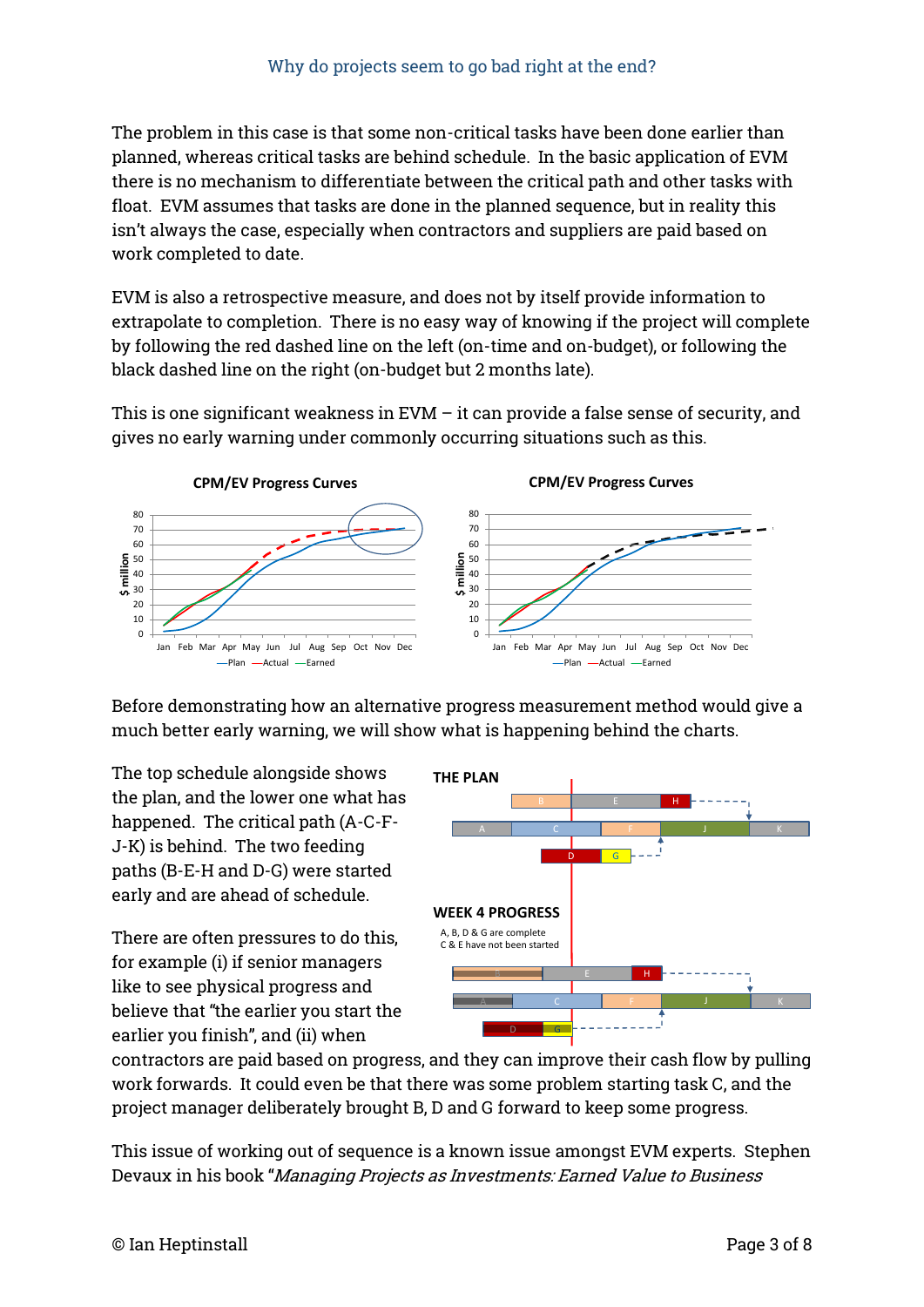Value", suggests a variation on the common EVM practice of not giving credit for work performance ahead of schedule. However, this is not part of the formal method.

# The impact of Integration Points

A second common problem in using EVM comes at "integration points". This is where several parallel project streams come together. Almost all projects have integration points, especially towards the end of a project.



The example on the left shows a simple project with 4 parallel streams coming together at an integration point prior to starting the final task, E. E cannot be started until all 4 preceding tasks are complete.

The EV chart shows good progress at period 3. There is a slight deviation from the baseline planned line, but it is minor.

It is only in periods 4 and 5 that you see that there is something not right. The project seems to be taking forever to complete that last little bit!

By the time the project manager notices a problem using EVM the project is over 50% of the way through, and little can be done to recover this problem. The project is 3 time periods late (45%)



#### **EVM Progress Curves**

The situation underlying this situation is a simple one, as shown below. Task D is delayed. However, because tasks A, B and C use significantly more resource (and so have a higher cost/value), the underperformance is not noticed in the EV chart. Task D not only uses a small amount of resource, but this resource is limited in supply, and so cannot be simply bought-in to recover the delay.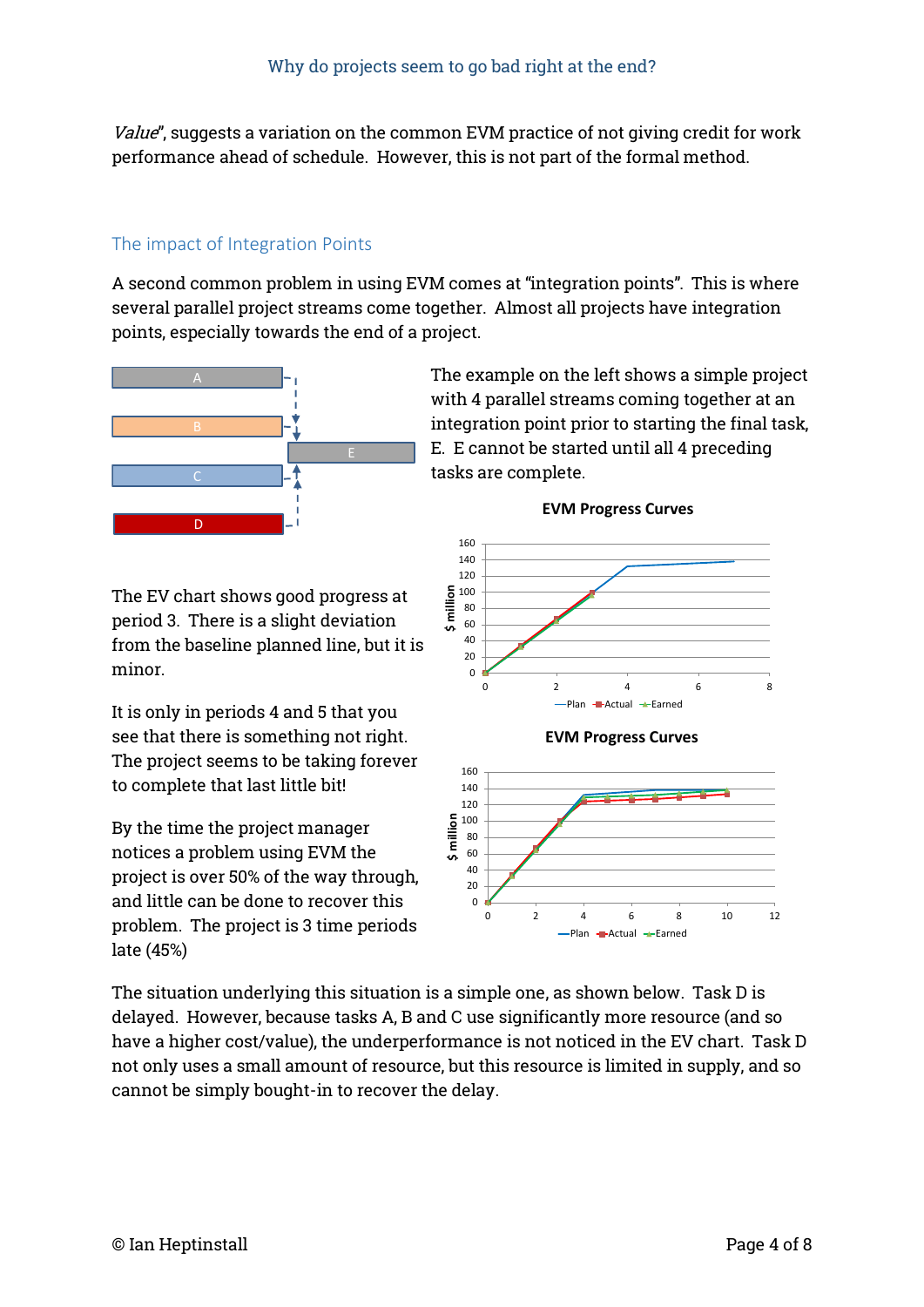#### Why do projects seem to go bad right at the end?



#### Approaches to Reducing these Problems

There are many ways to overcome the problems, most of which make EV more complex.

A simpler approach is to use Critical Chain Project Management (CCPM). CCPM monitors progress using a graphical tool called the fever chart, which avoids many of the difficulties inherent in EVM.

The fever chart measures the % of the buffer consumed, compared to the % of progress towards completion (See the sidebar if you are not familiar with CCPM or its buffers).

The fever chart is divided into three coloured areas, which indicate the priority of actions and the need for recovery.

| Green  | $\sqrt{OK - may}$ be early |
|--------|----------------------------|
| Yellow | WATCH & PRFPARF            |
| Red    | <b>ACT</b>                 |

#### CCPM's Buffer

A "buffer" in CCPM is a shared time safety allowance to cover uncertainties in estimates.

CCPM does not allow individual tasks to include contingency for such uncertainty, instead the time allowed "just-in-case" is pooled and managed at the project level. This time pool is called the buffer.

The amount time in this aggregate buffer is usually much less is needed compared to when you expect individual tasks to plan for day-day uncertainty in estimates. It uses the principles used in the insurance industry, where we all pay much less into the overall pool that we would need to put aside if we self-insured.

Buffers acknowledge what all good project planners know - that things will occur that prevent the smooth, efficient completion of tasks. The problem is you don't know in advance which tasks will have the problems! With buffers, you only "allocate" the allowance to a task when you know it is needed – ie during execution - and not when planning.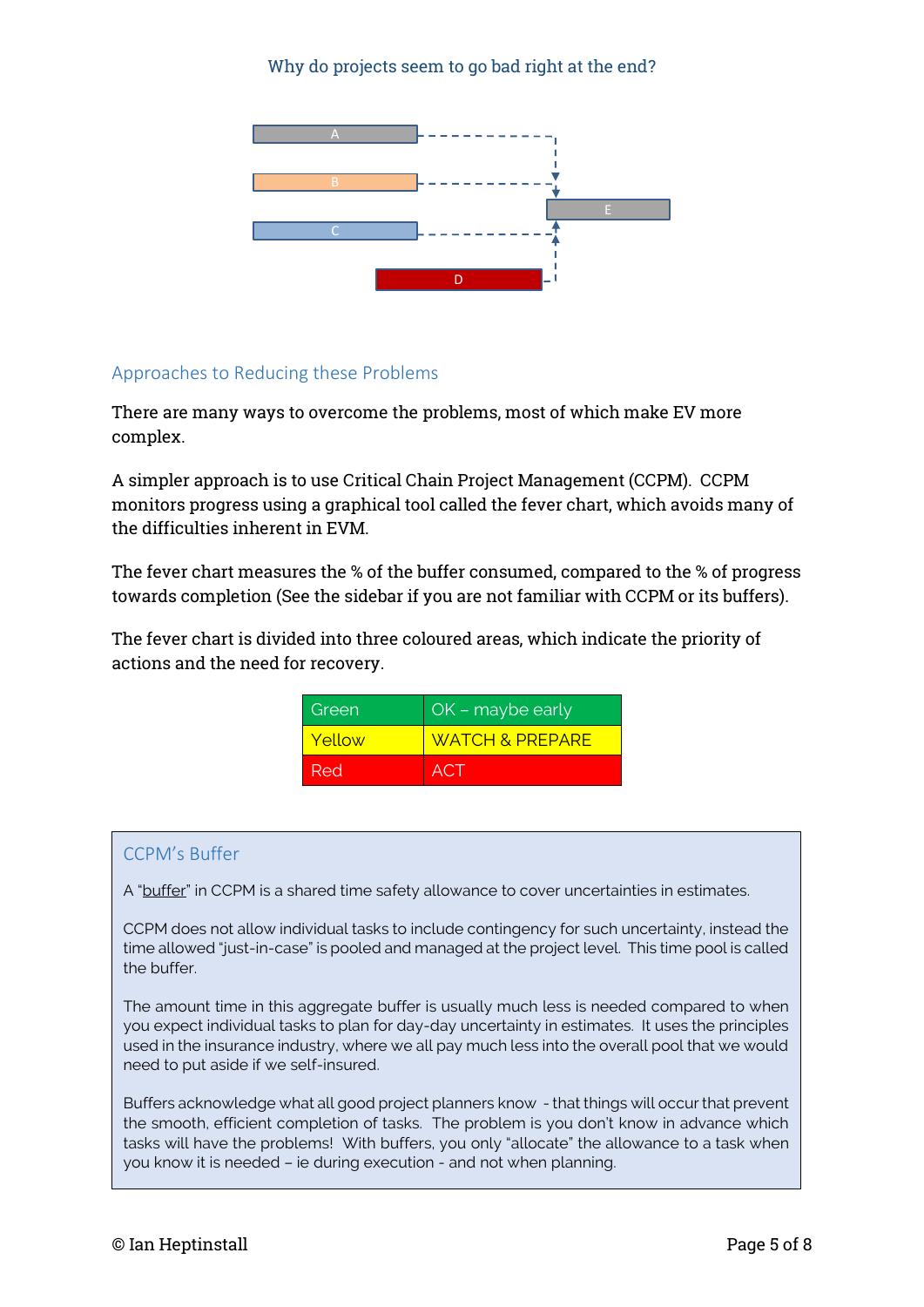The following examples compare the EV charts from the previous examples with fever charts based on exactly the same data. In both cases the fever charts give much better early warning or impending problems.



Example 1 – Working out of Sequence



 $\overline{0}$ 10 Jan Feb Mar Apr May Jun Jul Aug Sep Oct Nov Dec -Plan - Actual - Earned

In February and March, you can clearly see a negative trend, and the fever chart is now just "in the red". The team would be expected to start recovery actions, though they may keep a close eye. In April when they were well and truly "in the red" they would be expected to have already implemented their recovery plan.

Under the EV method, in April and May, the project manager would still believe that the project was going well, and heading for an early, on-budget finish.

The underlying data is exactly the same in both these cases. Which version would you like to receive?

# Example 2 – Integration Point

The fever chart gives a dramatically different view of progress in this example. Even in period 1, progress is well in the red – indicating that recovery actions should be implemented. In period 2 the fever chart shows that the delay has already used all of the buffer. In period 3, the project is expected to be significantly late.

Based on exactly the same data, as demonstrated earlier, the EV chart is showing on-target performance up to period 3

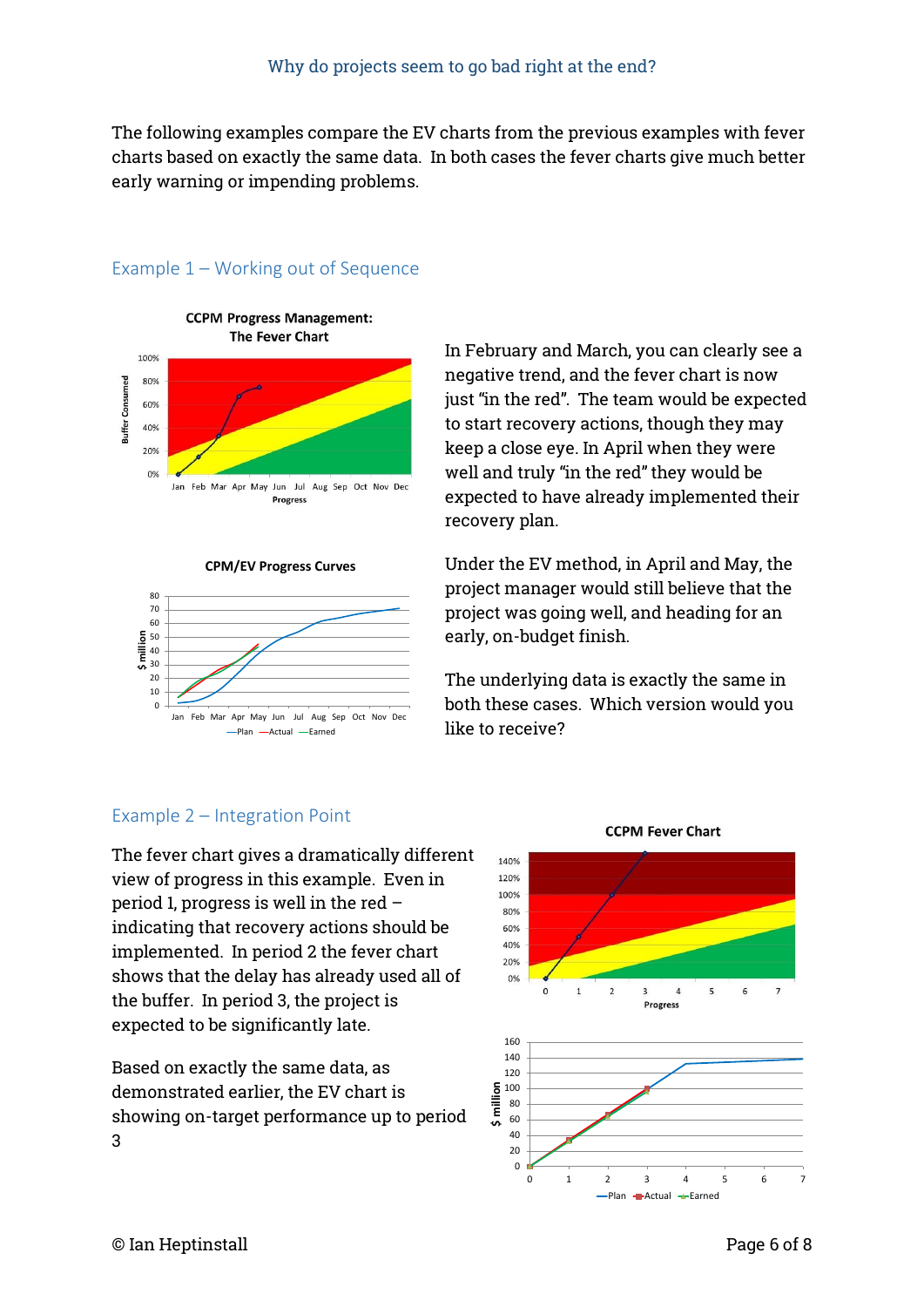# Using the Fever Chart to Manage a Multi-Project Portfolio or Programme

The fever chart is simple in concept, and easy to understand. Its green-yellow-red status indication is almost all project team members and senior managers need to know. Green = OK, Yellow = Watch/Prepare, Red = Act.

For a resource manager whose team supports many projects, they can easily see which of their team members needs support (ie those working on red activities), and which of the various projects that they could work on are the priority projects – no more "who shouts loudest", and no more trying to make sure every project gets equal resources.

The project portfolio version of the fever chart (shown alongside) gives senior managers a single view across all their organisation's projects.

At a glance you can see the status across the whole portfolio. Those in the green can be left alone, whilst those in the red may need help to get back on track. In this example, the steering committee of project B should 100% 80% **C**  $60%$  $\bullet$  C 40%  $\bullet$  B  $\bullet$  D 20%  $\bullet$  H  $0%$  $0%$ 20% 40%  $60%$  $80%$ 100% **Progress** 

**Portfolio Fever Chart** 

be discussing whether it can exploit the possible early completion.

Building on the fever chart, CCPM software company Exepron has introduced its Early Warning chart, which takes account of other significant influences on project success as well as the buffer consumption.

Keeping the three-colour idea, the Exepron Early Warning uses green = OK, red = need to recover, black = big problems.

Alongside is the single project version showing the trend over the past 10 weeks. There is also a portfolio version, giving senior managers a snapshot view across their whole project portfolio, showing how many projects are in the green, red, and black.